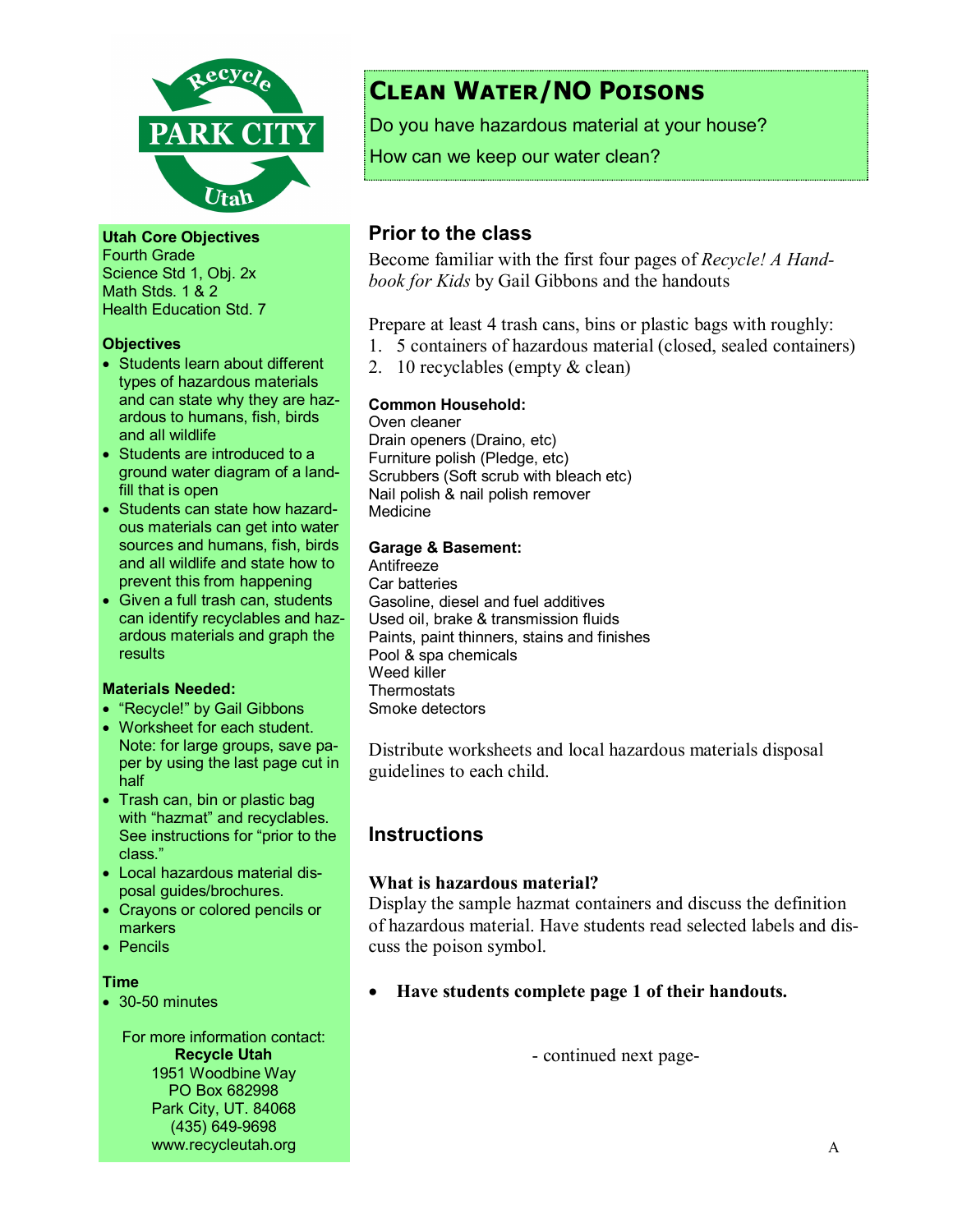

# Clean Water/NO Poisons

- Continued -

### How can hazardous material harm people, fish, birds and allwildlife?

Read aloud the first four pages of Recycle! A Handbook for Kids by Gail Gibbons. Show students the picture of the landfill. Spend time on the information describing the landfill diagram. Make sure students understand how ground water fits into the water cycle and that ground water eventually flows to oceans.

### How should we dispose of hazardous material to protect our water sources and all living things?

- 1. Emphasize that the most important rule is to dispose of hazmat properly. Review the local handouts.
- 2. Make sure students understand that recycling prevents waste from going to the landfill and entering the ground water that can harm living things.

### Final Activity

Divide students into 4 teams and give each team one of the trash cans you have prepared. Have teams complete page 2 of their handouts. Review each teams' answers when they have finished.

Final Message: We need to keep our water clean. Dispose of hazmat properly.

# Helpful definitions

- Hazardous material, "hazmat" poisonous items
- Leachate contaminated rainwater that percolates down through soil

# Suggested Additional Activities

Recycle! A Handbook for Kids by Gail Gibbons Garbage & Recycling: Environmental Facts a& Experiments by Rosie Harlow and Sally Morgan

Card Game: Concentration. The "suits" are Hazmat items, recyclables, compostables and thrift store items.

This lesson plan made possible by a grant from The JEPS Foundation.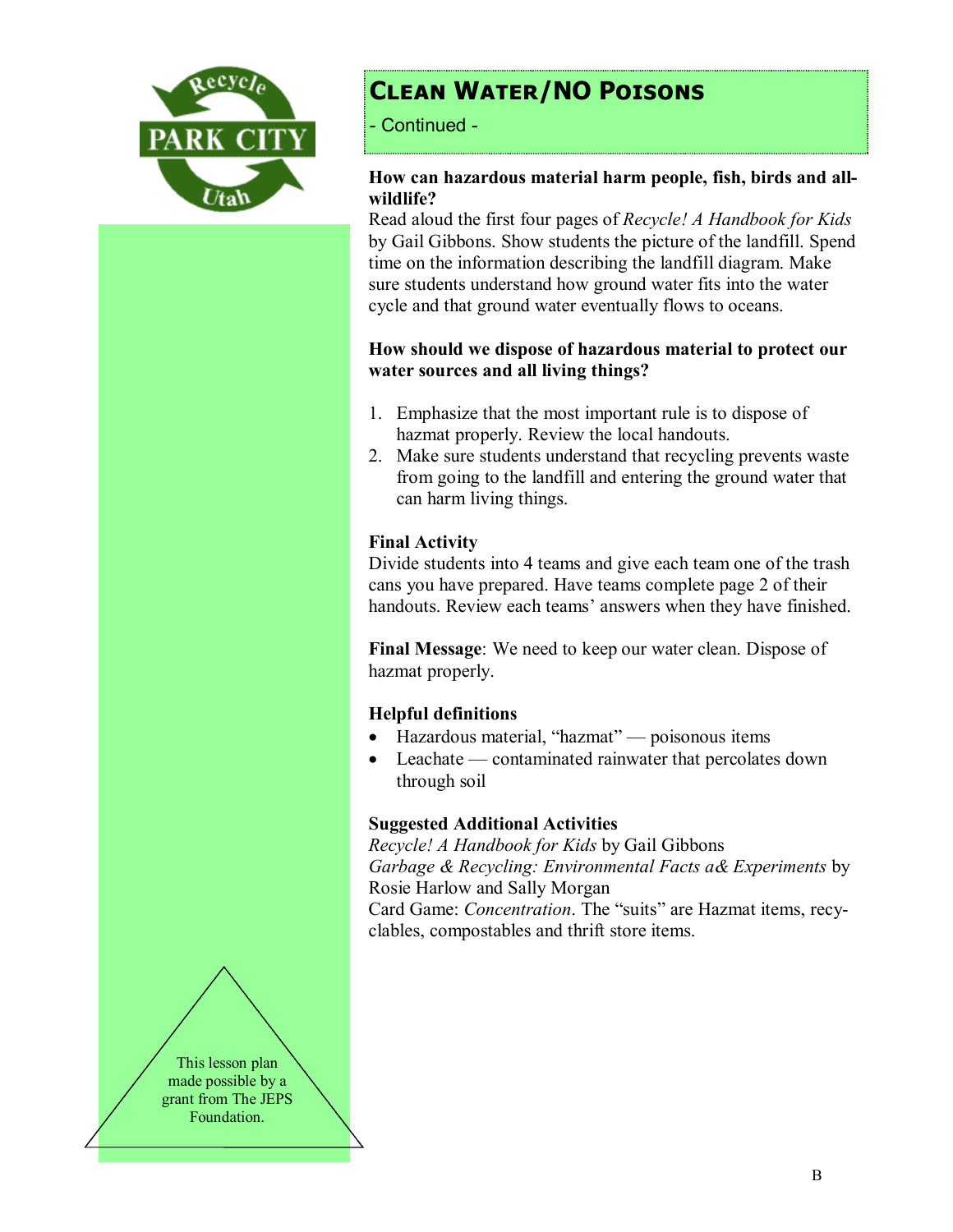

My name is: \_\_\_\_\_\_\_\_\_\_\_\_\_\_\_\_\_\_\_\_\_\_\_\_\_\_\_\_\_\_\_\_\_\_\_

Draw lines from the hazardous material to its name.

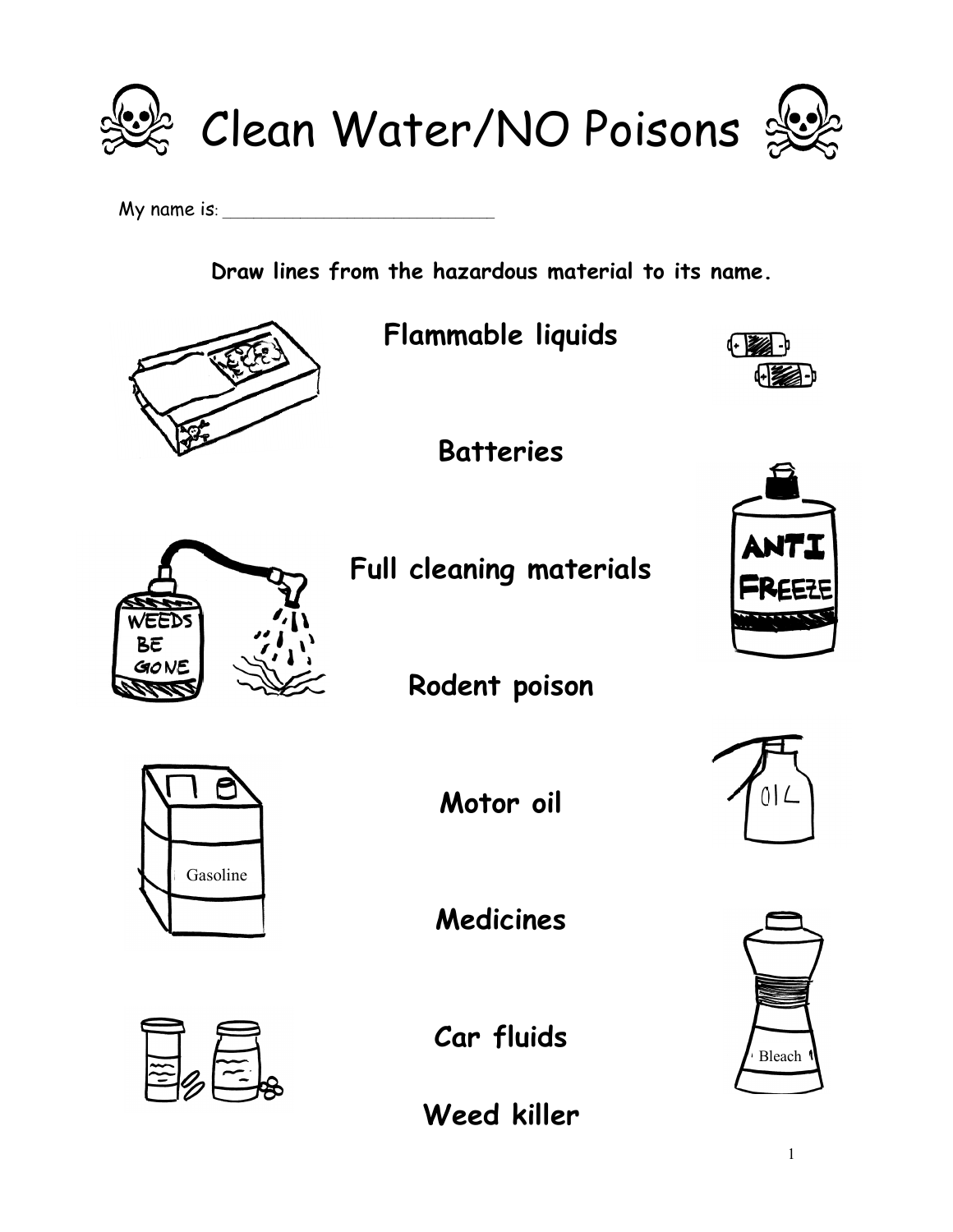# Teamwork

Create a bar chart of your team's trash can. Show how many items are:

- Recyclables
- Hazardous Material

Color the "hazmat bar"





How does hazardous material enter the ground water and harm fish and wild life?

 $\overline{\phantom{a}}$ 

 $\overline{\phantom{a}}$ 

 $\overline{\phantom{a}}$ 

 $\overline{\phantom{a}}$ 

How will you tell your parents to dispose of the hazardous material in your house?